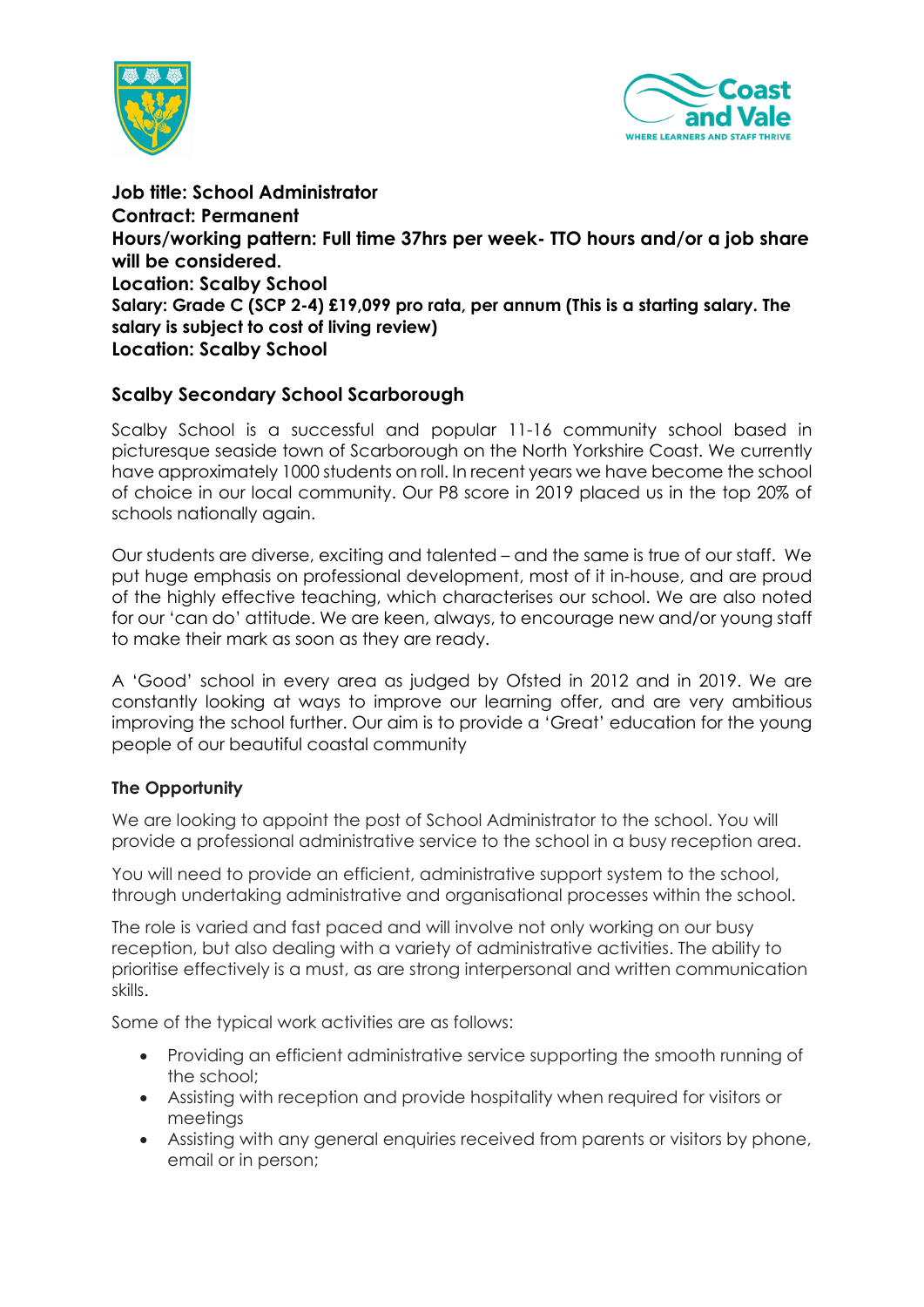



• Dealing with a wide range of administrative services and contacting parents as/when needed.

This is an excellent opportunity for someone to become an integral part of our school, offering an excellent service within Scalby School and to all our visitors.

Naturally being part of a very busy school office you will find no day is exactly the same!

This is a fantastic opportunity for an astute and highly motivated colleague to join our school administration team. The post will appeal to prospective colleagues looking for further development in a school support role, or of someone who is interested in working within education.

We welcome interest from colleagues looking to develop further across all sectors (not just education).

## **Our Trust**

Coast and Vale Learning Trust is a growing family of schools located on the beautiful Yorkshire Coast. The Trust was founded by Scalby Secondary School but has grown over the last few years to include Newby and Scalby Primary School, Friarage Primary School and Scarborough University Technical College (SUTC) in Scarborough and Lady Lumley's Secondary School in Pickering. Our ambition is to continue to welcome new schools into our Trust where we can add capacity, resources, improvement and make sure all our young people have access to the very best education.

The aim of the trust is to serve all the education community along the North Yorkshire Coast and down the Vale of Pickering. We are committed to supporting all schools in becoming great schools, whether they are part of Coast and Vale Learning Trust or not. The learners of our community deserve the best education regardless of their background or location.

Choosing where to work and who to work for is one of the vitally important decisions in life. In choosing to work for Coast and Vale Learning Trust you would be joining a team of colleagues dedicated to transforming the lives of 3000 children and young people.

We have a simple vision in wanting our schools to be places 'where children and staff thrive'. Coast and Vale Learning Trust will work tirelessly to make this a reality.

As well as being committed to your ongoing development and training we also offer a range of employee benefits including a competitive salary, access to a government pension scheme, an employee assistance programme as well as a variety of retail discounts.

## **Application Process**